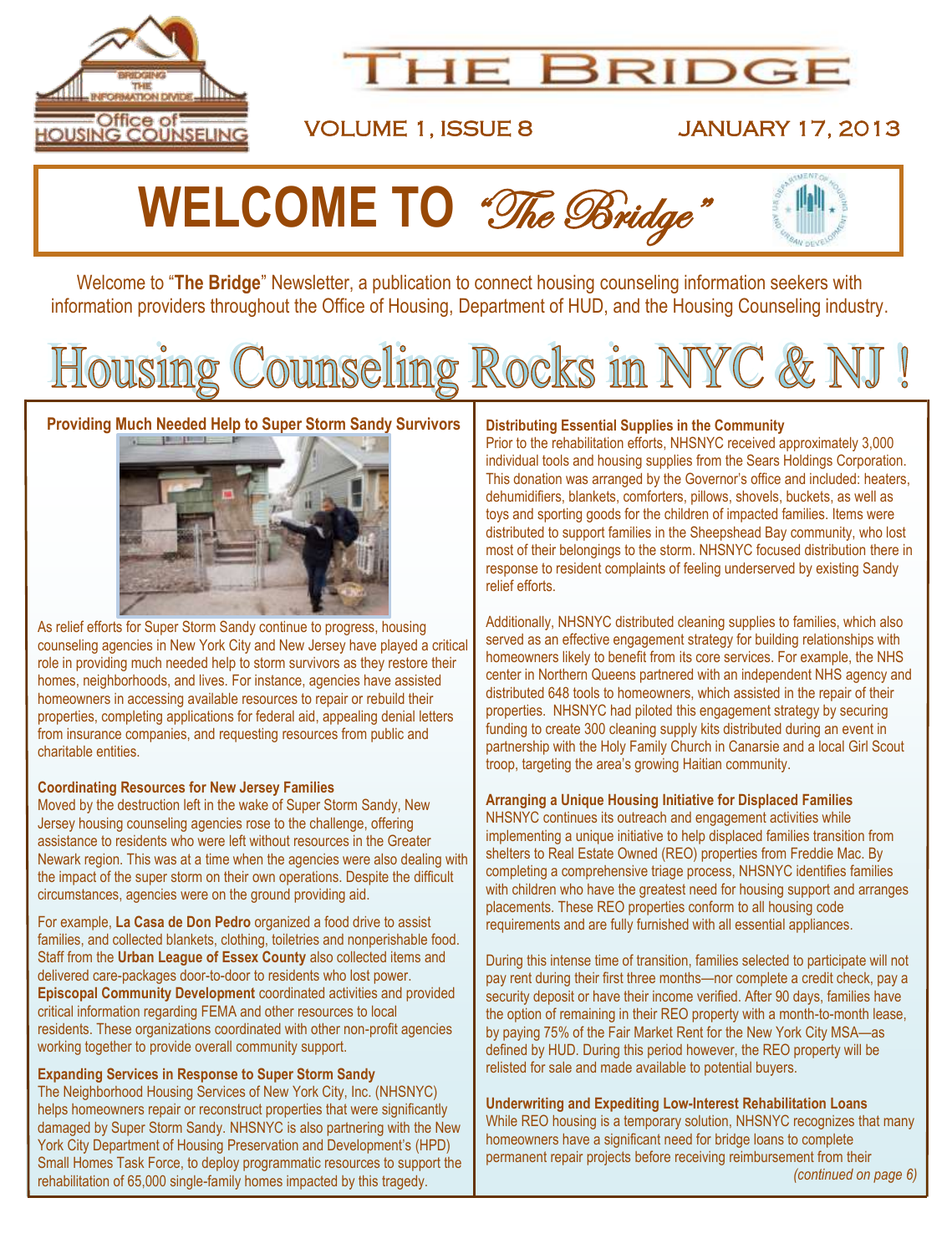## FROM THE DEPUTY ASSISTANT SECRETARY



#### Happy New Year!

I look forward to working with all of you and our stakeholders as we kick-off a very busy year. The Office of Housing Counseling is committed to working with all of our partners to improve the housing of families across the country. In this inaugural issue of *The Bridge* in 2013, we feature the recovery efforts of Super Storm Sandy from various perspectives, including an update from HUD Secretary Shaun Donovan, to the activities of local housing counseling agencies, to HUD staff on the ground.

HUD continues to be instrumental in the overall Sandy recovery response, especially with the selection of Secretary Donovan by President Obama, to lead the Federal government's rebuilding effort and the newly formed, Hurricane Sandy Rebuilding Task Force. HUD is offering a number of programs and resources for those affected by Sandy such as:

- Community Development Block Grants (CDBG) and HOME programs that give states and communities the flexibility to redirect funds to address critical needs, including housing;
- Immediate foreclosure relief by granting a 90-day moratorium on foreclosures and forbearances on FHA-insured home mortgages;
- Mortgage insurance through HUD's Section 203(h) program, which provides FHA insurance to disaster victims who have lost their homes and face the daunting task of rebuilding or buying another home;
- Mortgage and home rehabilitation insurance through HUD's Section 203(k) loan program, which enables those who have lost their homes to finance the purchase or refinance of a house, along with its repair costs through a single mortgage; and
- Section 108 loan guarantee assistance which provides state and local governments federally guaranteed loans for housing rehabilitation, economic development, and repair of public infrastructure.

Housing assistance is a major part of the recovery efforts and the Office of Housing Counseling's network of HUD-approved housing counseling agencies have provided Super Storm Sandy survivors critical support services to:

- locate housing for displaced individuals and families,
- get claims assistance for insurance, FEMA, SBA, etc.,
- secure mortgage relief assistance,
- research home repair contractors,
- arrange low-interest rehabilitation loans,
- distribute cleaning supplies, and much more.

And through sheer perseverance, one of HUD's own shares a personal account of her experience helping a New York teen find the desperate housing he needed.

I will continue to share our progress and update you on Super Storm Sandy efforts in the coming months and the good work that is taking place to help rebuild communities. For more information on the latest Sandy developments, visit our resource page at: [www.hud.gov/sandy.](http://www.hud.gov/sandy) 

As always, I welcome your feedback and ideas on ways that the Office of Housing Counseling can help you. Don't hesitate to drop me an email at [sarah.s.gerecke@hud.gov.](mailto:sarah.s.gerecke@hud.gov)

 *-Sarah*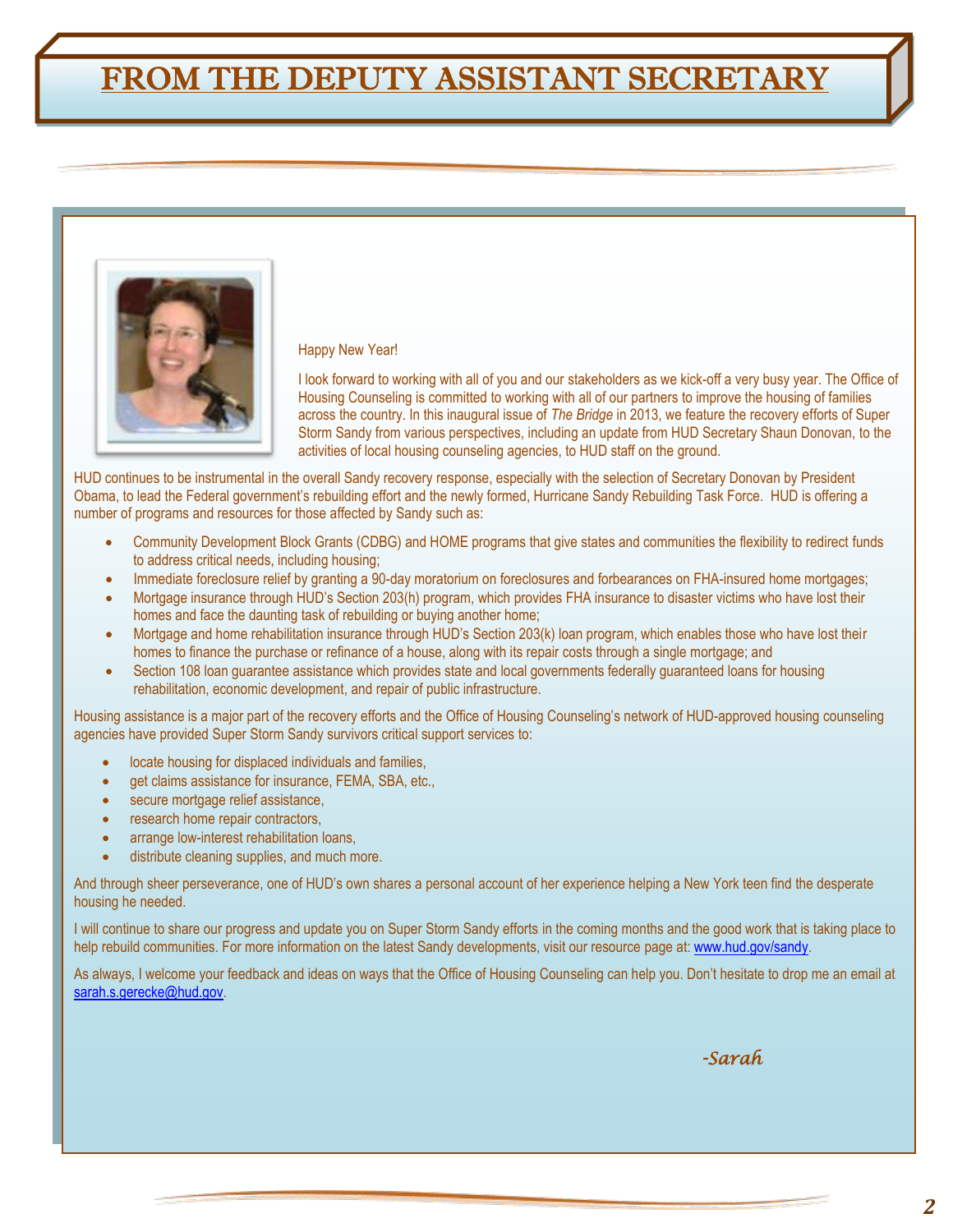## OUT AND ABOUT AROUND THE REGION



One of the many outcomes of Super Storm Sandy is an increased awareness of housing counseling agencies and the value they provide to their communities. Although, core housing services continue daily, the types of support considerably expands during recovery efforts including the opportunity to warn about scams. Here are a few examples of what HUD housing counseling agencies around the region have been doing to support Super Storm Sandy individuals and families.



**The Long Island Housing Partnership (LIHP)** has aided families by implementing:

- 1. The Hurricane Sandy and Recovery and Relief Boiler and Hot Water Heater Program, which provides individuals and families in LMI areas or LMI households, with up to \$5,000 for hot water heaters and boilers. LIHP has received 36 applications for assistance and 11 families have received funding thus far.
- 2. The Disaster Assistance Rental Housing Program, which served families who became homeless as a result of Super Storm Sandy. LIHP received 14 applications for the rental program and made 17 Neighborhood Stabilization Program homes available for short term rentals.
- 3. Default Counseling, which targets individuals and families who are having difficulties paying their mortgage because of the storm.

LIHP also participated in the HOPE NOW outreach event on December 15, 2012 in Westbury.

> **Contact: Peter Elkowitz** [pelkowitz@lihp.org](mailto:pelkowitz@lihp.org) 631-435-4710



**The Northfield Community LDC** believes their presence in the community has been valuable to their constituents, government, and philanthropic organizations in formulating Super Storm Sandy relief efforts. NCLDC has:

- 1. Performed door to door outreach with flyers and information to North Shore residents and businesses.
- 2. Coordinated meetings with NYC Economic Development Corporation (EDC) for maritime and other affected businesses to provide resource information and contacts.
- 3. Worked with NYC Dept. of City Planning to identify residential vacancies in the community.
- 4. Requested flexibility regarding income eligibility of some of their programs.
- 5. Scheduled a meeting with the Borough President's office to design a plan for rehabilitating homes that were damaged in the storm.

**Contact: Kathleen Bielsa** [northfieldldc\\_kbielsa@yahoo.com](mailto:northfieldldc_kbielsa@yahoo.com) 718-442-7351 ext. 238



**Community Development Corporation of Long Island (CDCLI)** has had an active and ongoing role since the onslaught of Super Storm Sandy. CDCLI responded by:

- 1. Immediately updating its website at[: www.cdcli.org](http://www.cdcli.org/) to ensure that all Long Islanders were able to get the most up-to-date resources for victims of the storm.
- 2. Working with staff from NeighborWorks America and the HOPE NOW Alliance to coordinate a HOPE for Homeowners event on Long Island on December 15, 2012, which brought together servicers, Fannie Mae, Freddie Mac, insurance industry, government entities (HUD, FEMA and the Office of the Attorney General) and nonprofit agencies under one roof to provide a coordinated effort and steps to recovery.
- 3. Being actively involved with the Long Island chapter of Voluntary Organizations Active in Disaster (VOAD) and chairing the Housing Subcommittee.

**Contact: Maryann Gavin** [mgarvin@cdcli.org](mailto:mgarvin@cdcli.org) 631 471-1215 ext 175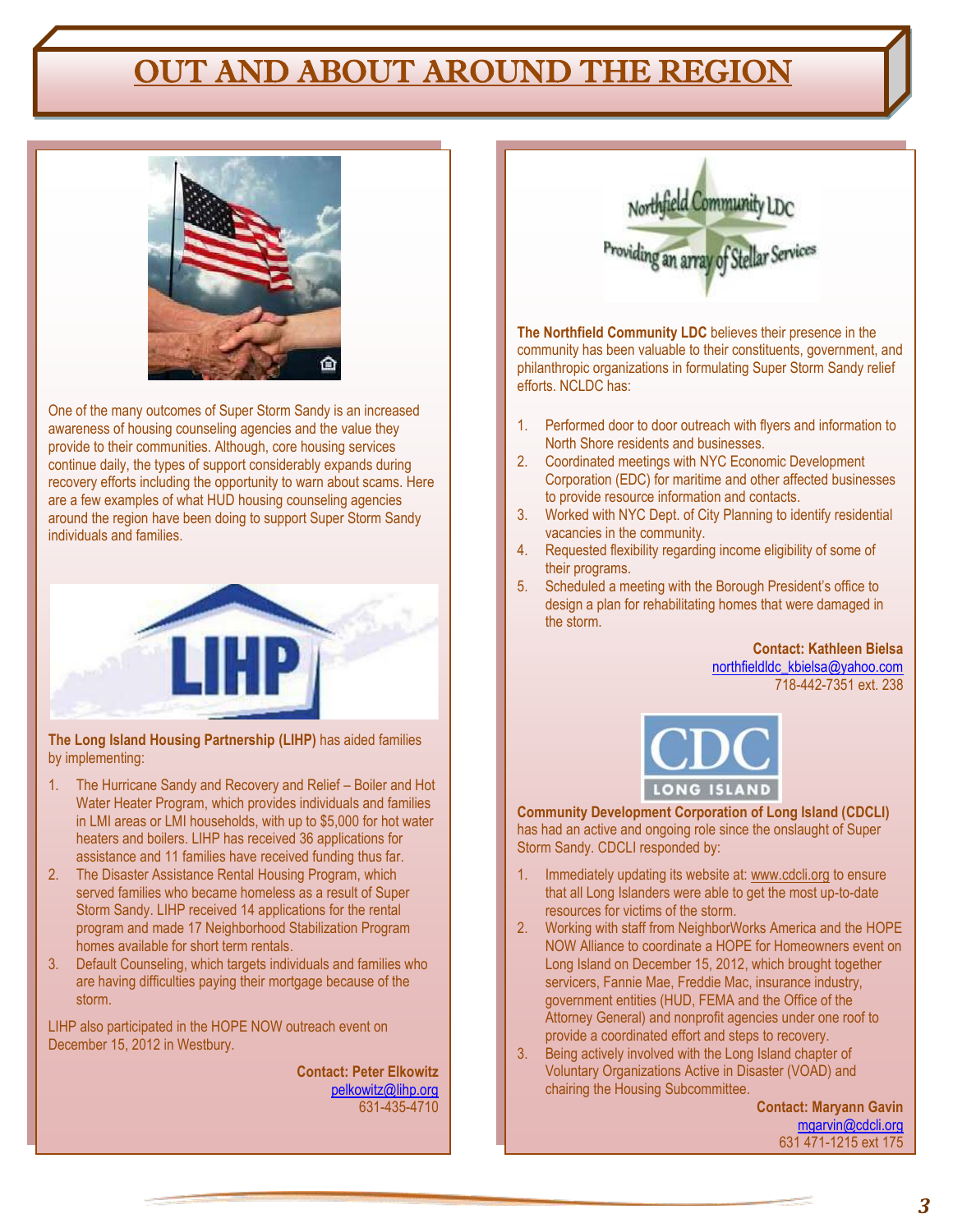### **THE BRIDGE TO RECOGNIZE THE BRIDGE TO RECOGNIZE WHO HAVE PROVIDED INTO THE BRIDGE IN THE HOUSING WHO HAVE PROVIDED COUNSELING MINDS WANT TO KNOW ARE ALL AREA**

**welcomed. Please send your nominations by the 20th of each month to [thebridge@hud.gov.](mailto:thebridge@hud.gov)**

### **SUPER STORM SANDY'S RECOVERY?**  $\begin{bmatrix} \text{progress, capture best pra} \\ \text{disaster recovery.} \end{bmatrix}$ **WHAT IS HUD DOING TO ASSIST WITH**

### **Setting Up the Hurricane Sandy Rebuilding Task Force**

*[Secretary Shaun Donovan](http://blog.hud.gov/index.php/author/secretary-shaun-donovan/)*



For some of us, the holiday season is when we join together and celebrate our blessings. But for the families whose homes or small businesses were damaged or those who lost loved ones during Hurricane Sandy, this season is a time of grief, confusion and uncertainty, as they work to rebuild their homes and their lives.

The urgency of helping these families and communities that were ravaged by the storm is why we're moving quickly to set up the [Hurricane Sandy Rebuilding Task Force.](http://www.whitehouse.gov/the-press-office/2012/12/07/executive-order-establishing-hurricane-sandy-rebuilding-task-force) On Friday, December 7, President Obama signed the [executive order](http://www.whitehouse.gov/the-press-office/2012/12/07/executive-order-establishing-hurricane-sandy-rebuilding-task-force) that established the Task Force. President Obama also asked Congress to immediately approve \$60 billion in supplemental assistance to aid in storm recovery.

As Chair of the Task Force, I'm proud to announce that effective January 2, my Chief of Staff, Laurel Blatchford, will move into the role of Executive Director of the Task Force. With her intimate knowledge of the area as a longtime resident, and her unmatched awareness of the issues and the players involved, I can think of no better start for this commission and I'm excited to work alongside her in this new capacity. We will follow this with additional staff, who will work to achieve the Task Force's five major responsibilities.

First, and most importantly, it will coordinate with all stakeholders to deliver cohesive, rebuilding strategies— creating a comprehensive regional plan within six months. We will gather and share the best practices of recovering communities, creating a vision for long-term rebuilding by State and local stakeholders—a vision that will be supported by more thoughtful planning and a focus on resilience and sustainability. Second, it will reduce regulatory burdens and cut red tape. Third, it will manage the flow of federal recovery funds and make sure that the resources the federal government provides are aligned with local priorities. Fourth, we will monitor the progress and strengthen accountability measures. We know that at a moment like this, because Americans are anxious about the recovery, they have little patience for waste. The structure of the task force and the ability to monitor funds allow us to deliver this kind of accountability.

Finally, more than a checkbook, it will allow us to offer technical assistance and tools—providing critical support as those on the ground realize their vision for redevelopment and revitalization.

We will develop and track clear metrics to monitor and communicate progress, capture best practices and set standards for long-term disaster recovery.

This task force is not and cannot be simply federal oversight or mandate. Rather, it must provide leadership and connections that actively support local visions. And with the expertise of virtually the entire cabinet represented, we are prepared to make those visions of this recovery a reality. I look forward to sharing more information about the staffing and structure of the Hurricane Sandy Rebuilding Task Force in the coming weeks.

To keep up-to-date on the latest developments, visit our Hurricane Sandy resource page at: [www.hud.gov/sandy.](http://www.hud.gov/sandy)



Secretary Donovan views storm damage in a basement at the Booker T. Washington Public Housing Complex in Jersey City, NJ (Official White House Photo by Sonya N. Hebert)



Soldiers prepare to deliver food to residents in Red Hook Brooklyn, NY.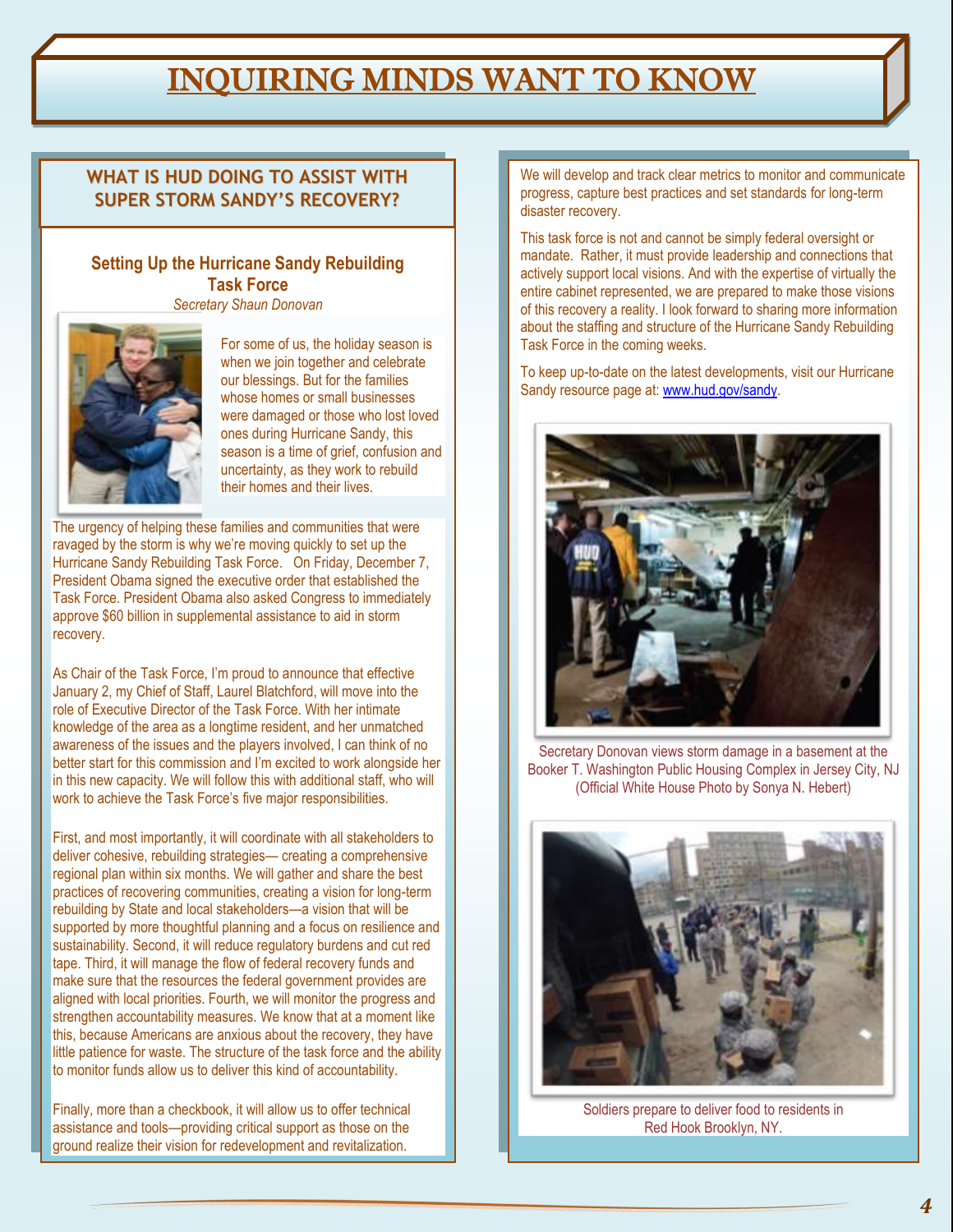### CHAMPIONS OF SERVICE – LaToya White



**Persistence Pays Off**

**LaToya White** is a Management and Program Analyst in HUD's Office of Fair Housing and Equal Opportunity (FHEO) in Washington, D.C. She is currently working in the Far Rockaway Disaster Recovery Center (DRC) to help Super Storm Sandy survivors find housing and obtain information on HUD programs.

On Thanksgiving evening, LaToya was introduced to a young man with a mental health and cognitive disability. He had been living with his grandmother before Super Storm Sandy hit. Although his grandmother applied for and received FEMA assistance for his family, this young man slept outside on a park bench the previous night. His grandmother told him she could no longer take care of him and his younger siblings at her elderly age. They had lost everything due to the storm, and she asked him to leave.

The Far Rockaway Queens Teen Library staff asked LaToya to help this young man. She called the New York City Administration for Children's Services (ACS) after duty hours to request assistance. LaToya was referred to the Covenant House, a shelter that provides basic services to homeless youth, but they would not accept him because he did not have any identification, which was lost in the storm.

Identification is required because Covenant House does not take teens older than 18. They advised her to call a men's shelter, and she did. The men's shelter also would not accept him due to his lack of identification. He needed to prove his age because the shelter does not take males younger than 18.

LaToya called back to ACS to alert them of the obstacle hindering placement for the young man and was referred to another point of contact, all to no avail. Finally, she decided to ask a police officer working near the Disaster Recovery Center for help.

Eventually, the officer took the young man to St. John's Hospital where he was evaluated and admitted. The hospital contacted ACS and he was then placed in a teen facility.

Two days later, the Far Rockaway Queens Teen Library staff member told LaToya that the young man was doing well and now had a stable place to stay.

When asked about how she felt knowing that her persistence paid off, LaToya said, "All I can say is thank you for giving me the opportunity to serve."

LaToya is a true **Champion of Service**!



*THE BRIDGE* **is pleased to recognize Champions of Service who have provided exemplary service in the Housing Counseling arena, inside and outside of HUD. Nominations of persons both inside and outside of HUD are welcomed. Please send your nominations by the 20th of each month to [thebridge@hud.gov.](mailto:thebridge@hud.gov)**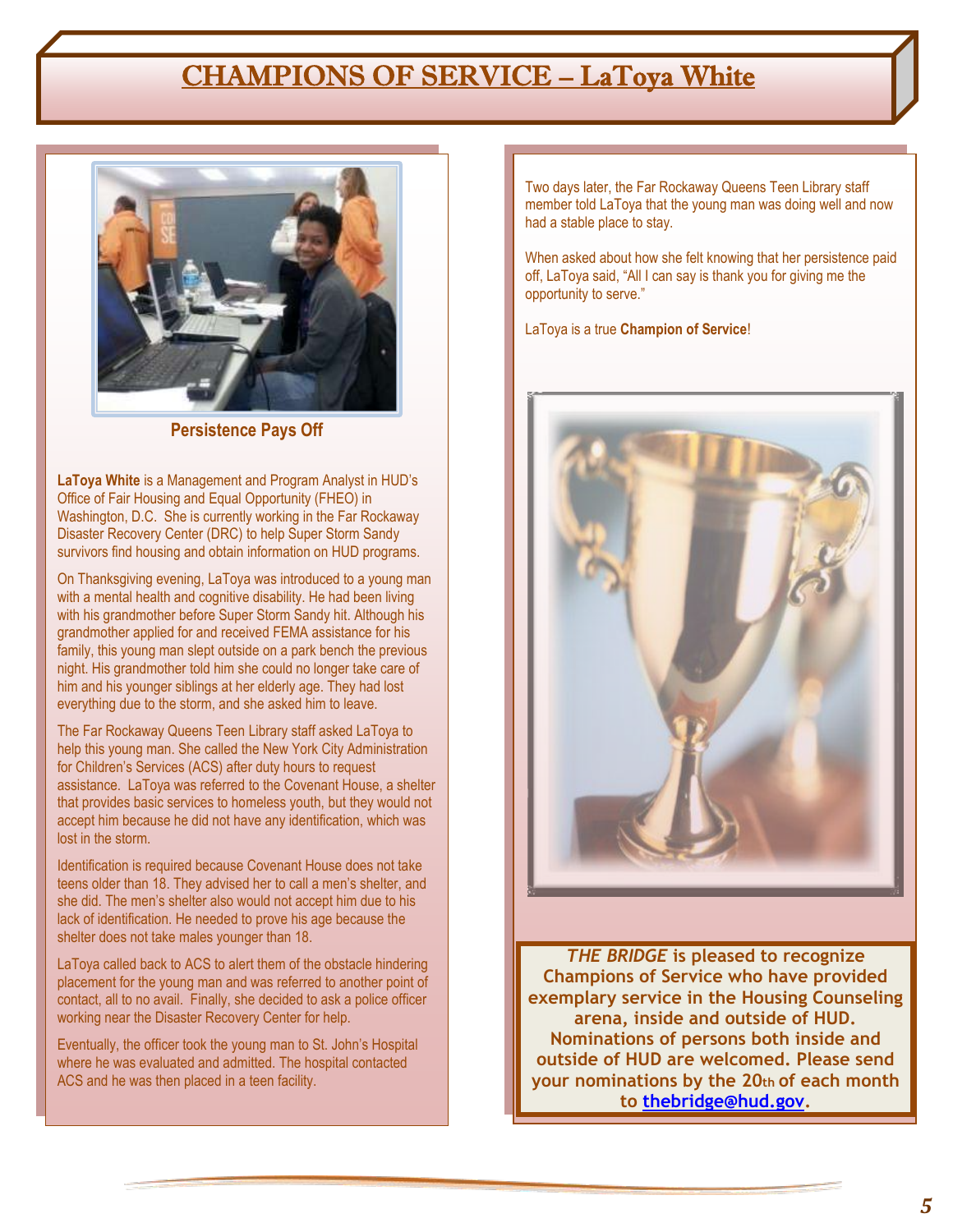## HOUSING COUNSELING ROCKS, CONT.

### *(continued from page 1)*

insurance company, FEMA, or the SBA. Therefore, NHSNYC is working to deploy \$6.6 million in available capital through its loan programs to finance the difference or "gap" between the total cost of comprehensive rehabilitation projects and the assistance available to homeowners.

With their current capital, NHSNYC has an opportunity to provide 265 homeowners with low-interest rehabilitation loans for repair projects that average \$25,000. The underwriting process for these homeowners is expedited to disburse loans within 72 hours after receiving a complete application. All loan payments are deferred for three months, which provide homeowners with time to secure their reimbursements.

#### **Conducting Site Visits for Substantial Repairs**

For homeowners in need of substantial repairs, NHSNYC will conduct a comprehensive site visit to prepare a formal scope of work, for use in soliciting bids from at least three interested contractors or specialty firms that are licensed and insured by the City or State of New York. In addition, NHSNYC works to ensure at least 10% of the businesses in their network are owned by either women or members of a minority group. Recognizing that many families whose homes have been destroyed are not well-positioned to repay even an interest-free rehabilitation loan, NHSNYC is working to secure \$1 million in philanthropic support to provide low-and-moderate income homeowners with grants or forgivable loans that will defray the cost of essential repair projects.

#### **Contact NHSNYC**

NHSNYC welcomes discussions about opportunities to align their efforts within broader recovery initiatives. Ultimately, NHSNYC anticipates securing the resources necessary to implement a formal insurance and emergency management education program. For more information about NHSNYC's response to Super Storm Sandy, contact Stuart Schneider, program director of grants, at (212) 519-2530 or via email at: [stuart\\_schneider@nhsnyc.org.](mailto:stuart_schneider@nhsnyc.org) Bernell K. Grier, chief executive officer, is also available to discuss these efforts at (212) 519-2520 or via email at: [bernell\\_grier@nhsnyc.org.](mailto:bernell_grier@nhsnyc.org)